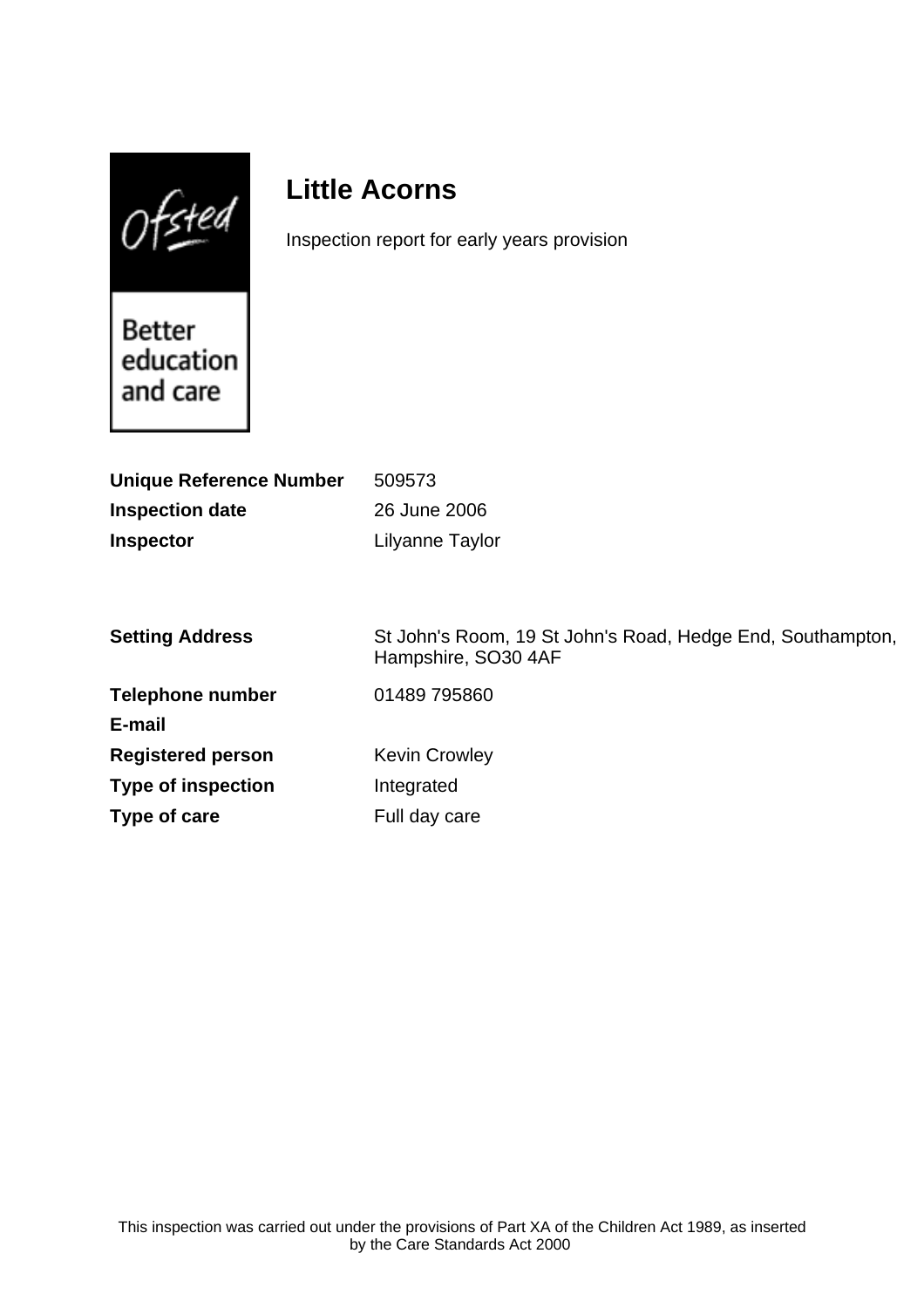## **ABOUT THIS INSPECTION**

The purpose of this inspection is to assure government, parents and the public of the quality of childcare and, if applicable, of nursery education. The inspection was carried out under Part XA Children Act 1989 as introduced by the Care Standards Act 2000 and, where nursery education is provided, under Schedule 26 of the School Standards and Framework Act 1998.

This report details the main strengths and any areas for improvement identified during the inspection. The judgements included in the report are made in relation to the outcomes for children set out in the Children Act 2004; the National Standards for under 8s day care and childminding; and, where nursery education is provided, the Curriculum guidance for the foundation stage.

The report includes information on any complaints about the childcare provision which Ofsted has received since the last inspection or registration or 1 April 2004 whichever is the later.

#### **The key inspection judgements and what they mean**

Outstanding: this aspect of the provision is of exceptionally high quality Good: this aspect of the provision is strong Satisfactory: this aspect of the provision is sound Inadequate: this aspect of the provision is not good enough

For more information about early years inspections, please see the booklet Are you ready for your inspection? which is available from Ofsted's website: www.ofsted.gov.uk.

# **THE QUALITY AND STANDARDS OF THE CARE AND NURSERY EDUCATION**

On the basis of the evidence collected on this inspection:

The quality and standards of the care are satisfactory. The registered person meets the National Standards for under 8s day care and childminding.

The quality and standards of the nursery education are inadequate - notice of action to improve.

#### **WHAT SORT OF SETTING IS IT?**

Little Acorns Day Nursery opened in 1997. It operates from three rooms on two floors of a converted Parish Hall. The nursery is privately owned and located near to the town centre of Hedge End, Southampton.

A maximum of 60 children may attend the nursery at any one time. The nursery is open each weekday from 07:30 to 18:00 for 51 weeks of the year, closing only for the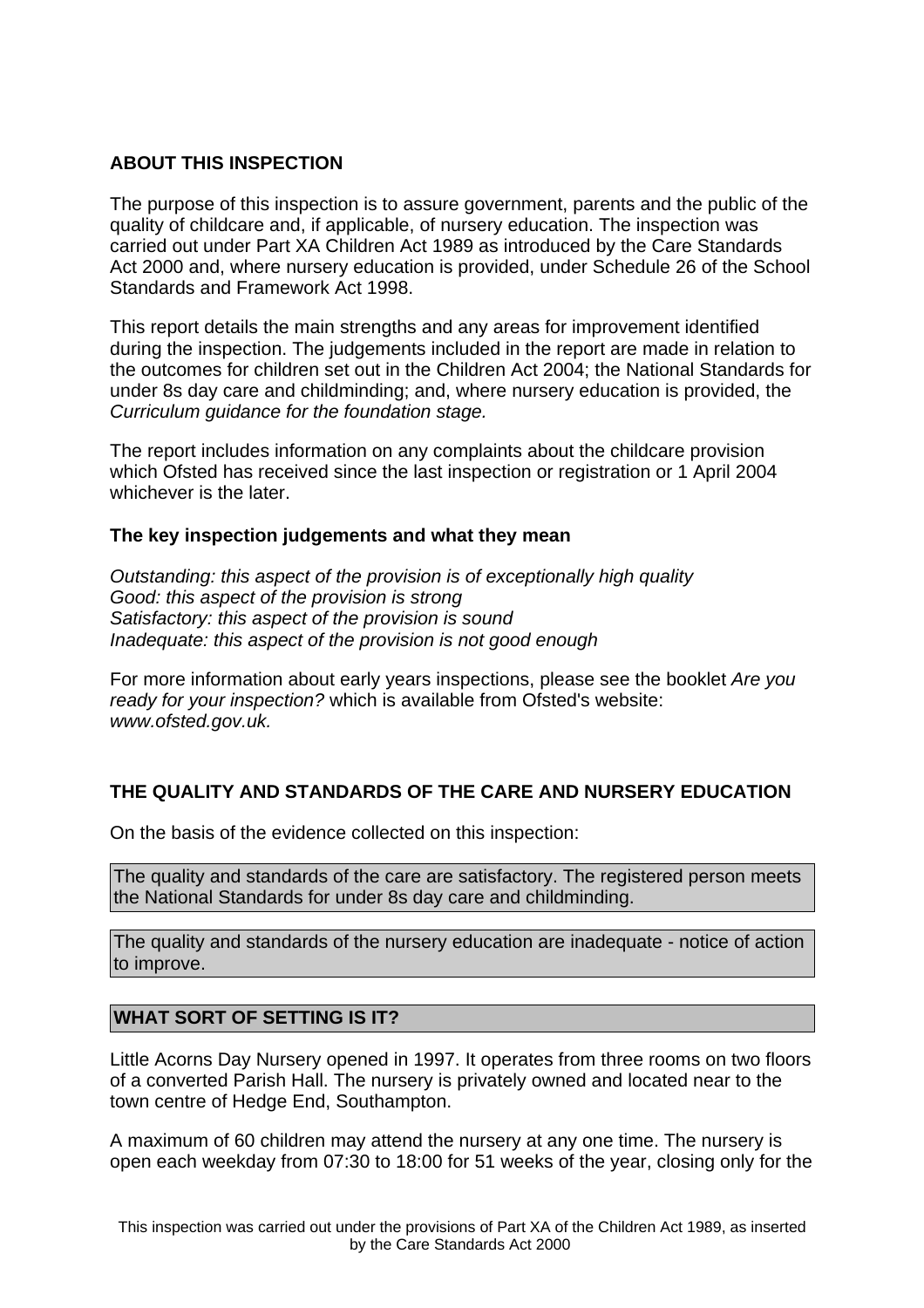week of Christmas. All children share access to a secure enclosed outdoor play area.

There are currently there are 73 children aged from birth to under five years on roll. Of these, 17 children receive funding for early education. The nursery employs 15 members of staff. Of these, 10 hold appropriate early years qualifications and 2 are working towards a qualification. The nursery receive support visits from the Pre-school Learning Alliance development worker and the local authority early years advisory teacher.

# **THE EFFECTIVENESS OF THE PROVISION**

#### **Helping children to be healthy**

The provision is satisfactory.

Children's health and dietary needs are met, because staff work well with parents. They respect parents' preferences and maintain records of children's individual needs. Children are provided with healthy and nutritious meals and snacks; they consist of fresh fruit, vegetables, meat, poultry and pasta. Children are protected from the spread of illness through the clear policies in place regarding the attendance of sick children. Those children, who become sick whilst attending the nursery, are cared for sensitively until their parents arrive. Although children are developing an awareness of good personal hygiene practices through everyday routines, such as washing hands prior to snack and meal times and after toileting, children that are cared for in the toddler room are not fully protected from germs. They wash their hands then play on the floor while they wait for their snacks to be served. Babies' individual sleeping and feeding routines are met. Sleeping children are monitored and all bedding is kept unique to each child and laundered on a daily basis. Equipment such as babies' high chairs and feeding utensils are sterilised after use. However, toys such as teething rings and hand held rattles are not, which means babies are not fully protected from the spread of germs and infection. Children develop a positive attitude towards physical exercise. They benefit from outside play at regular intervals throughout the day which helps develop their physical skills. They show a good sense of space and move around the various activities with confidence. They competently use a range of equipment and show good co-ordination and balancing skills. For example while using the climbing equipment and when stepping from one stepping stone log to another.

#### **Protecting children from harm or neglect and helping them stay safe**

The provision is satisfactory.

Children are cared for in a clean, satisfactorily maintained environment, which is effectively organised to enable them to move around safely. Children access available resources independently from trays and boxes, which are stored at child height. All toys and equipment are appropriate for the age range of children and maintained in a satisfactory condition. The premises are kept secure and systems in place ensure only authorised persons gain entry. Effective arrangements for the collection and non-collection of children contribute to ensuring the children's safety.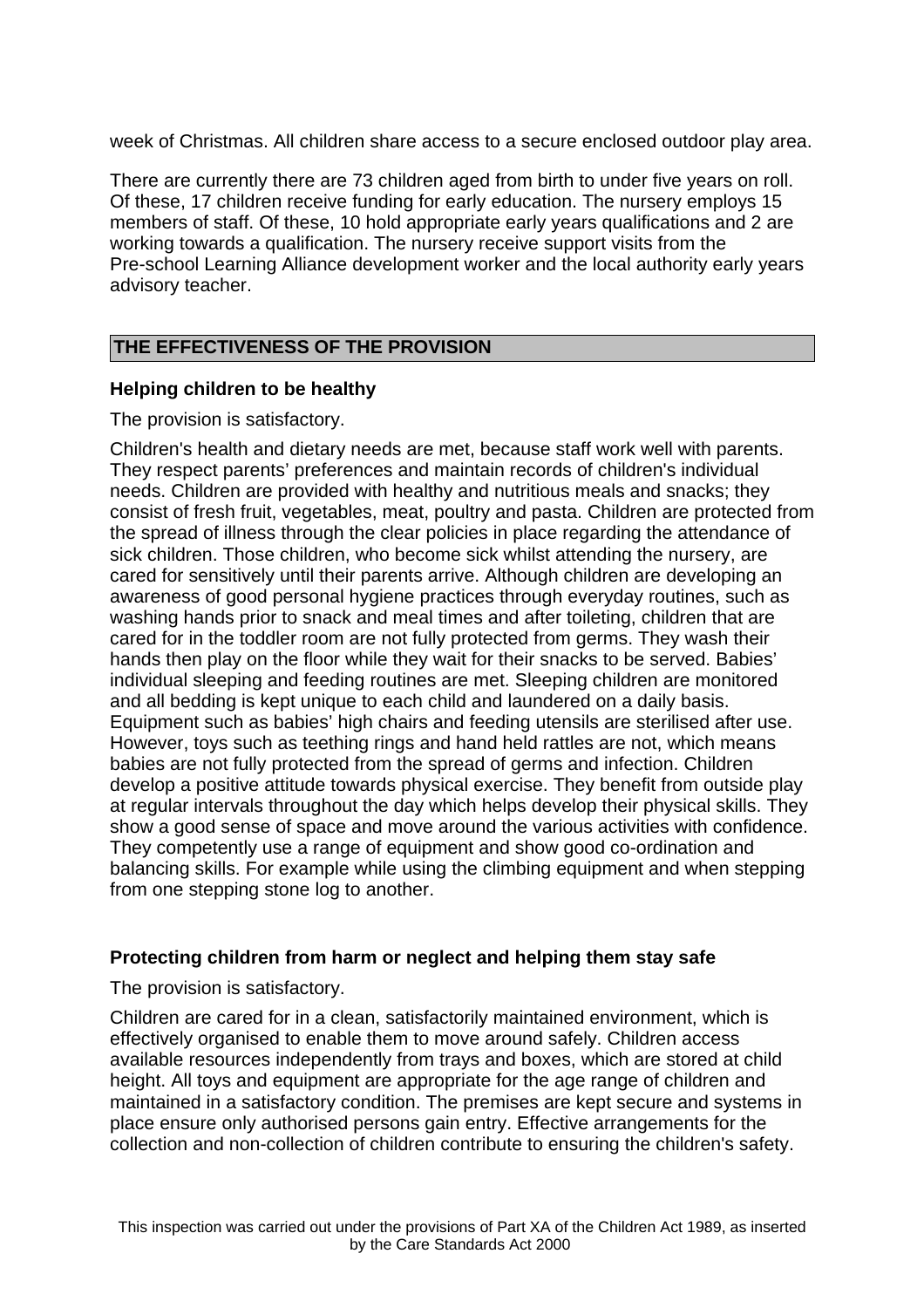Although records of children and staff's attendance are maintained to show who is present within each base room they are not updated throughout the session to reflect when children have moved from one base room to another. Consequently, it is not clear to see how many children are being cared for at anyone time in the various areas of the nursery. Daily risk assessments are carried out both inside and outside the premises, which ensures risks to children are minimised. Procedures for evacuating the premises in the event of an emergency ensure all children can exit safely. Children are protected from possible abuse or neglect. Staff have a good understanding of the procedures they are required to follow with any concerns they may have. They are fully aware of the types of abuse and the signs to look for and a record of injuries children come in with is maintained.

#### **Helping children achieve well and enjoy what they do**

The provision is satisfactory.

Children settle quickly on arrival, as they are met at the door by staff. They are encouraged to hang up their coats and bags, increasing their independence, while staff and parents ensure younger children are assisted as necessary. Children are happy and they laugh and giggle throughout the activities; for example when they play with corn flour which has been mixed with water and bang on a drum to create the noise rain makes when it is pouring down. Children have a good relationship with staff and like to share conversations with them. Most children feel secure; they each have a member of staff who is their key worker. Staff working with children under 3 plan activities using the Birth to three framework. They use suggested ideas and link these to the children's observations, to ensure experiences are appropriate for them and help them make progress. Children make friendships with other children and play well alongside one another. Most of the time younger children in the pre-school department are interested and fully involved in a range of self chosen activities. However, because routine activities such as story and singing time are carried out with all pre-school children in a large group the needs of younger children are not always met and they become bored and restless.

#### Nursery Education

The quality of teaching and learning is inadequate.

Most staff that regularly work with the children funded for nursery education have an insecure knowledge and understanding of the stepping stones of the Foundation stage and how children learn and develop. Although the curriculum is well balanced and covers all areas of learning, the delivery of the curriculum is inconsistent among staff, due to their varying degrees of training, experience and confidence. As a result not all children are appropriately challenged or supported to gain the most learning experiences from activities they engage in. Activities are not always delivered well or evaluated effectively. Staff are not always fully aware of their purpose and although planning sheets indicate the learning objectives for some activities have been met by the children, it is not always clear to see how they have been achieved through the activities provided.

Most of the time staff have low expectations of most children because they are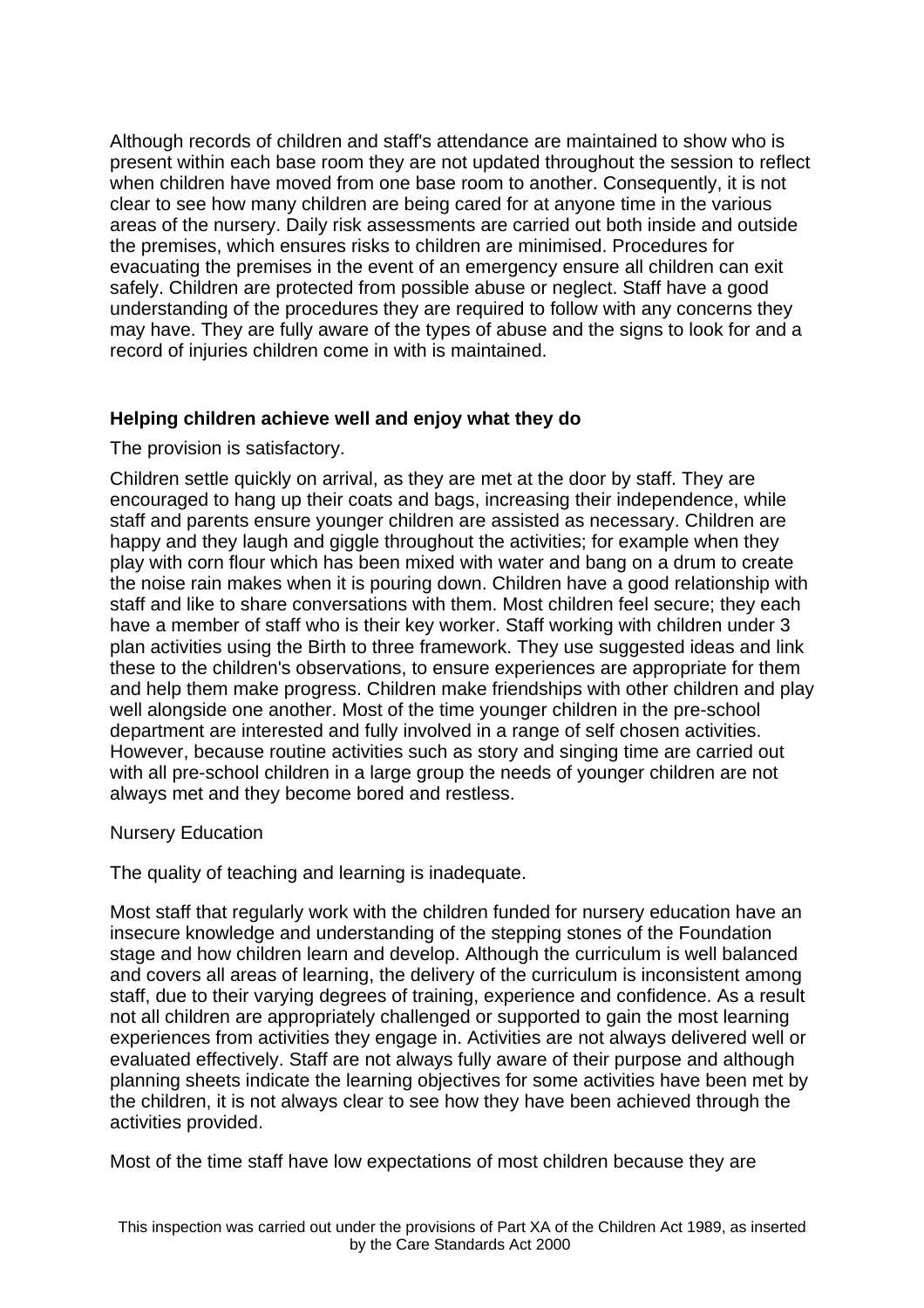unsure of the activities learning potential. Very little use is made of routines and children's self chosen play to extend children's learning because staff lack an understanding of the stepping stones and how they can use these to promote children's learning across all aspects of the session. Consequently, opportunities to develop and extend children's learning are often missed. Most of the time because younger children are grouped with the older children staff are supervising an activity and not teaching. This lack of interaction is inhibiting the progress children are making in most areas of their learning.

Most children independently put on their own coats for outdoor play and require minimal assistance from staff when pouring their own drinks.

Children have some opportunities to recognise letters; however, early reading is rarely promoted. Some more able children are beginning to write their own name with some letters correctly formed. However, children have limited opportunities to practice or develop their writing skills; they are not regularly encouraged to write their own name on their own work.

Some children are becoming confident communicators and enjoy sharing their experiences with others. For example, they talk about their home and other members of their family. Although children enjoy having stories read the organisation of story time does not always ensure they are able to concentrate, sustain their interest or gain the most learning from them. Children's vocabulary is not extended because staff are not always able to explain the meaning of new words they introduce to children.

Although children have some opportunities to count throughout a session, for example during stories or song time they are not consistently supported to gain an understanding of all aspects of mathematics; very little use is made of routines, incidental opportunities and children's self chosen play to extend their understanding of mathematical concepts.

Children have some opportunities to discuss the world in which they live. For example, while outdoors they look at the clouds and predict what the weather might be if they see a grey cloud or a white one, they then discuss the type of clothing they may need to wear if it is hot, cold or wet and how when it rains and it is cold this falls as snow.

Children have some opportunities to dance and move their bodies to musical movement activities.

Children enthusiastically volunteer to sing their favourite songs to others. However, because staff are not always fully aware of what is going on around them they talk over children while they are singing. This undermines children's efforts and lowers their self esteem.

Although, children benefit from being able to make their own decisions about the activities they engage in, the structure of the session, use of space, and deployment of staff does not always ensure they receive sufficient challenges consistently across the session.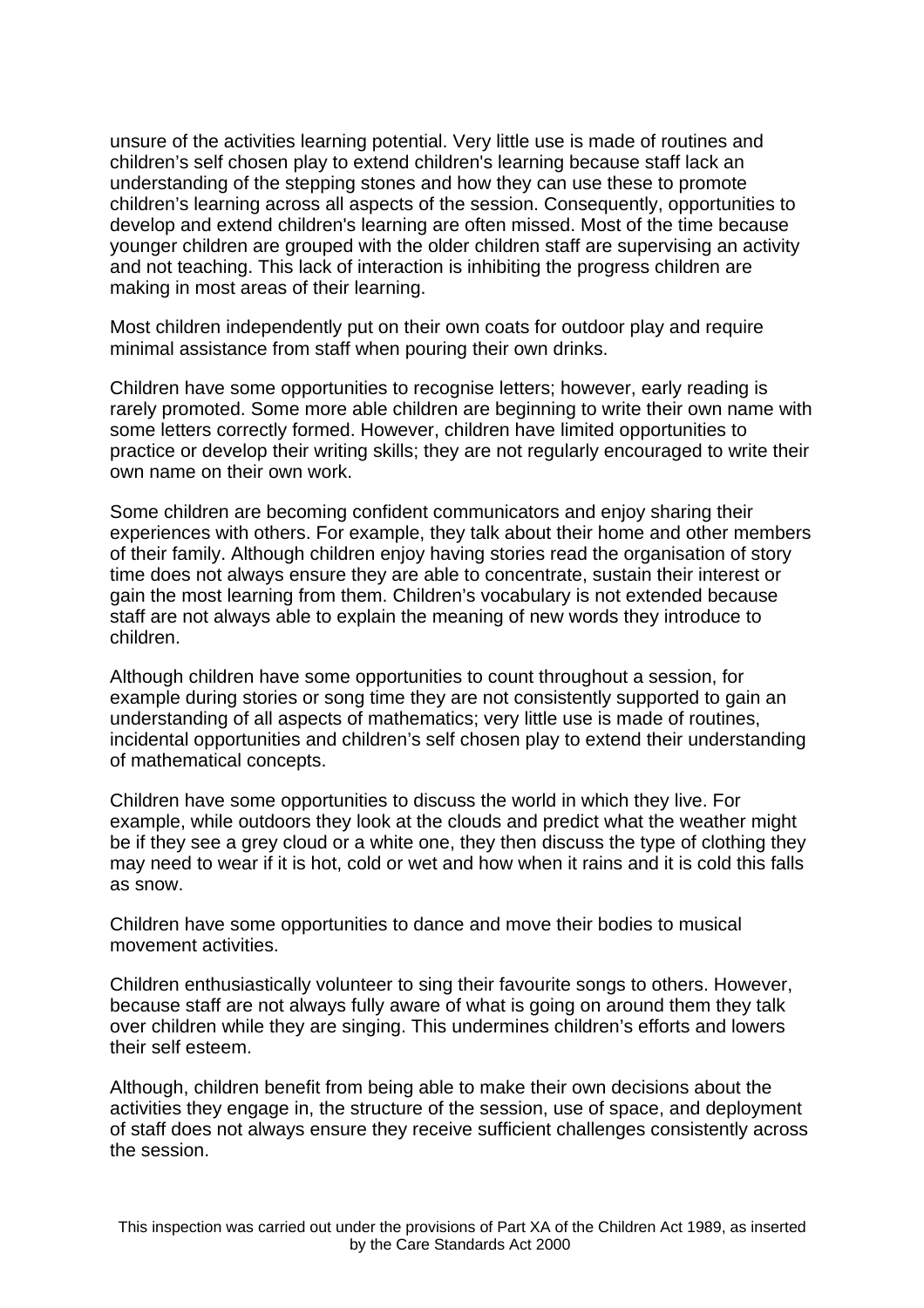## **Helping children make a positive contribution**

The provision is satisfactory.

The nursery has effective systems in place to ensure all children and parents are welcomed into the provision, supported and their home language recognised and valued. Children learn about the diverse world around them through some of the activities and resources available. There are systems in place to draw up individual learning plans for children with learning difficulties or disabilities, although staff have not identified any children who need these.

Older children enjoy having responsibilities. They are encouraged to help tidy away resources and sometimes help to get the cups ready for drinks and lay the table ready for dinner. Staff are effective in the way in which they manage children's behaviour helping them to think about their actions, and how this might affect other people. Consequently, children gain a good understanding of what is right and wrong, which impacts on their behaviour and the relationships they build with one another. Children play well together, learn how to share and take turns and are beginning to accept the needs of others. Children's spiritual, moral, social and cultural development is fostered.

Partnership with parents is satisfactory

Children benefit from the effective relationship staff build with their parents. Parents receive good information about the nursery and some information of the Foundation Stage in the form of a prospectus, newsletters and a well stocked information board at the entrance to the nursery. Good settling in procedures are offered to all children; they are able to attend pre-visits with their parents prior to attending. This provides them with the opportunity to become familiar with the staff and the surroundings in which they will be cared for. Parents have the opportunity to discuss any specific care arrangements or individual needs their children may have. As a result, children are provided with appropriate, continuous care. Information is exchanged daily regarding the care that has been provided for babies, toddlers and most children under the age of 3. A daily diary

exchanged contains details of care provided, food intake, nappy changes, sleeps and activities children have engaged in. Weekly plans of activities children are to engage in are displayed on the notice board. However, the plans of activities displayed for children in receipt of nursery education do not always identify the correct learning objective that is to be worked towards achieving based on the stepping stones. Consequently, some information parents have access to of the learning their child is gaining is not accurate. Parents are able to look at their child's written progress records at any time. In addition to this they are invited into the setting to discuss their child's progress records formally and to engage in some of the activities their children take part in. This raises parent's awareness of the enjoyment and learning their children gain from some of the activities they engage in while they are in the care of the nursery.

# **Organisation**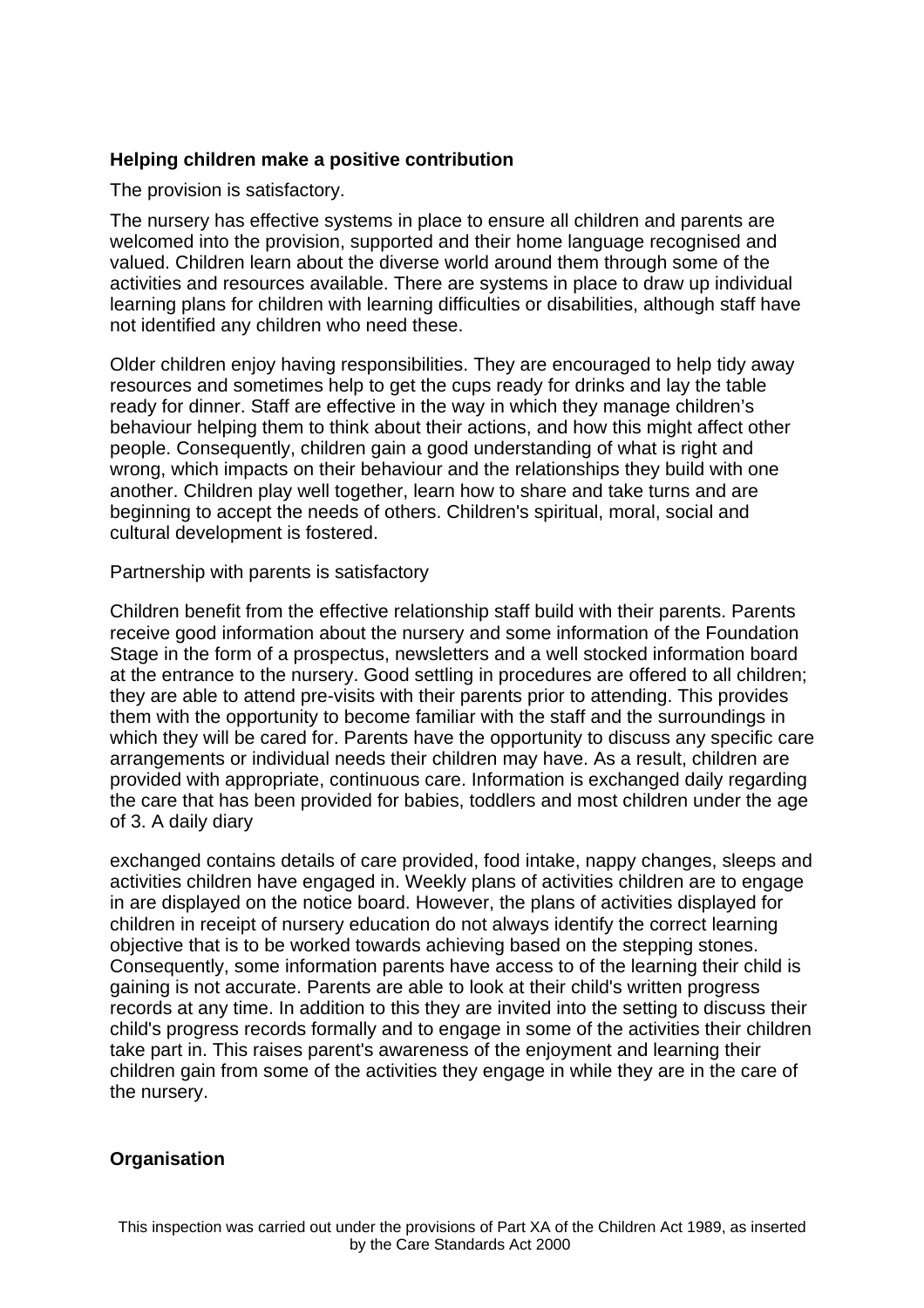The organisation is satisfactory.

All staff are suitably vetted for the roles they hold. They are made aware of the responsibility they have to inform management of any changes to their circumstances which may affect their suitability and eligibility to work with children at the time of their induction. This along with systems management has in place ensure all staff working with children are suitable to do so.

Staff that hold supervisory positions are qualified to NVQ level 3 in early years. The correct adult to child ratio is maintained at all times and there are effective systems in place to cover staff absenteeism and emergency situations.

Most policies and procedures the nursery work to are effectively put into practice which means the health, safety and well-being of most children is promoted satisfactorily.

The organisation of space provides children with the opportunity to experience and engage in wide range of activities. However, the grouping of children and the deployment of staff and the negative impact this has on children's individual learning has not been fully recognised. Consequently, although children are happy and engaged in their play, they do not always receive appropriate support or sufficient challenges across all aspects of the session.

All documentation is in place as required. However, because children's records of attendance are not always maintained in sufficient detail, children's safety is compromised. Staff are aware information they hold about children is confidential so they keep it safe.

The leadership and management of the nursery education is inadequate.

While it is acknowledged that management are receptive to ways in which the nursery provision may be improved and that they have shown a positive attitude, and taken appropriate steps to significantly improve the organisation and some aspects of the monitoring of the provision since their last inspection, recent changes to the staff team within the pre-school department is having a significant impact on the learning and progress children are making. Staff work together as a team. However, most are inexperienced and have little knowledge of how to plan and deliver a curriculum based on the stepping stones of the Foundation Stage. Management do not ensure staff have a sufficient knowledge of the curriculum guidance to help all children achieve well. As a result children are not always appropriately supported, challenged or helped to make progress in their next steps of learning. Although management is aware there are some weaknesses within the provision not all areas of weakness have been identified or appropriately addressed. The proprietor of the provision is responsible for ensuring the nursery education children are provided with is of an acceptable standard. The task for monitoring the nursery education is delegated to two managers. However, because their roles and responsibilities are not clearly defined the monitoring of the nursery education children are being provided with is not being carried out effectively. This is having a negative impact on the learning children gain and the progress they are making. The nursery does not meet the needs of the range of children for whom they provide.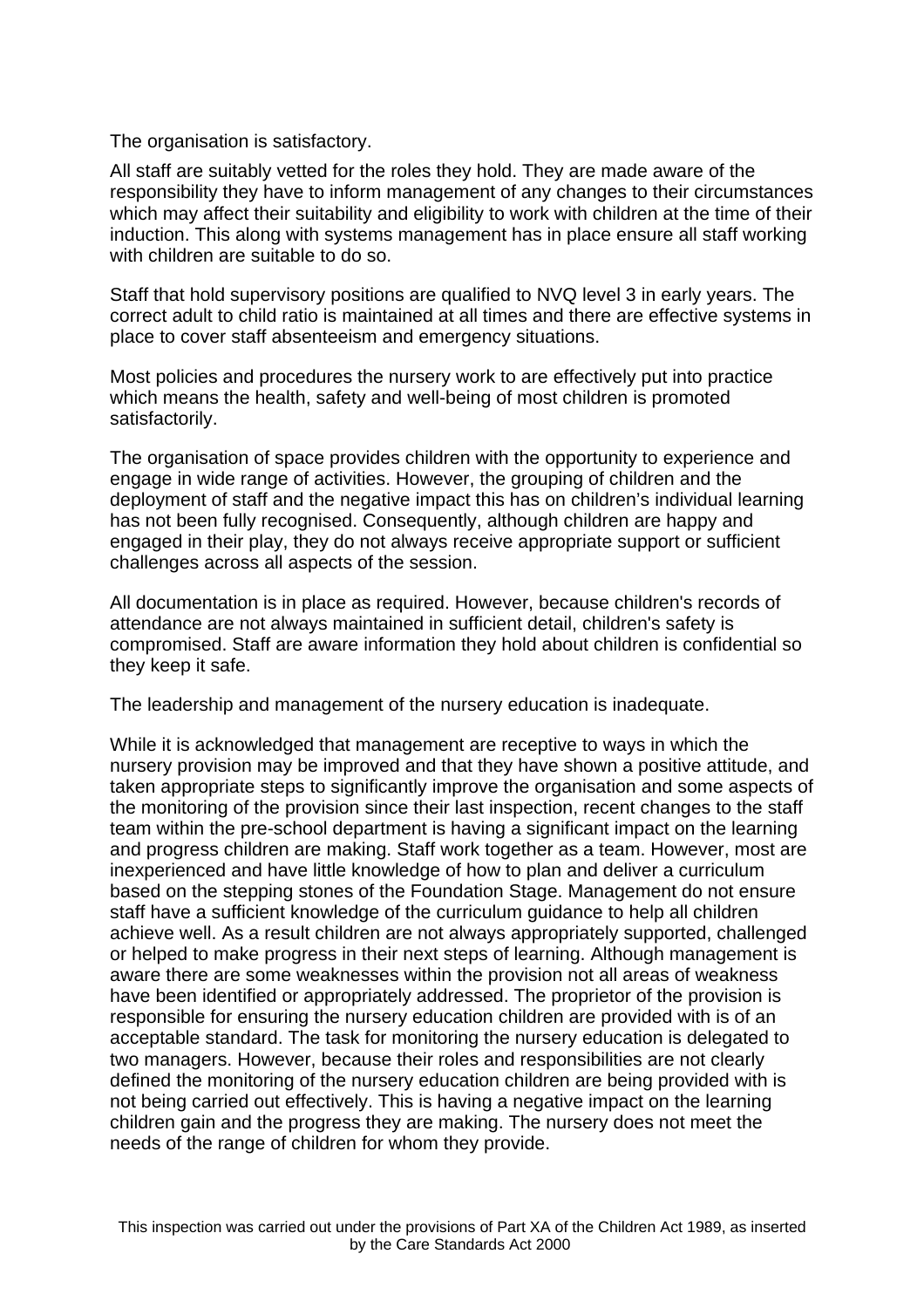### **Improvements since the last inspection**

#### Care inspection

At the last care inspection the nursery were asked to ensure children are consistently taught good hygiene practice, that cleaning of toy provision adequately protects children's health and to ensure all existing injuries are recorded.

Procedures now in place ensure all children are becoming aware of good hygiene practices; they wash their hands prior to snack and mealtimes and after toileting. Most of the toy provision is cleaned on a regular basis which means most children's health is protected. A record of pre-existing injuries children may come in with is maintained. This ensures children's welfare is protected.

#### Nursery Education

At the last nursery education inspection the quality and standard of nursery education was judged to be Inadequate.

The nursery were asked to take the following action. Ensure the provision for nursery education is effectively monitored.

In response to this key issue, the nursery sought external advice and support and submitted to Ofsted within the given timescale a very comprehensive and detailed action plan. This outlined the action the nursery were going to take to monitor and improve the aspects of the nursery education that were identified as being contributory factors to the inadequate judgement. This included improving the organisation of resources and equipment to ensure they were at the correct height for children, labelling resources, equipment and areas of the provision with words and pictures, offering a well resourced role play area that included opportunities for children to write independently, use spontaneous opportunities in daily routines and play to introduce children to mathematical vocabulary and simple mathematical concepts, amend daily routines to ensure opportunities were provided for sustained play, discussion and conversation in small and large groups, monitor differentiation in planning, ensuring all staff are completing planned and spontaneous observations, regularly completing assessments of children and using these to plan for children's next steps, monitor use of space, plan for outdoor activities, allowing opportunities across all areas of learning and to identify staff roles on planning and to monitor staff deployment ensuring support for children where necessary.

The positive steps the nursery has taken in putting in place and monitoring some of their action plan has significantly improved the learning environment for children. However, recent changes within the staffing of the pre-school department has hi-lighted that not all aspects of the nursery education provided for children is being monitored effectively. Consequently, this is having a negative impact on the learning and progress children are making and remains to be a key issue for improvement at this inspection.

Children are able to access resources and equipment independently and they have many opportunities to see written words. For example, through labelled resources,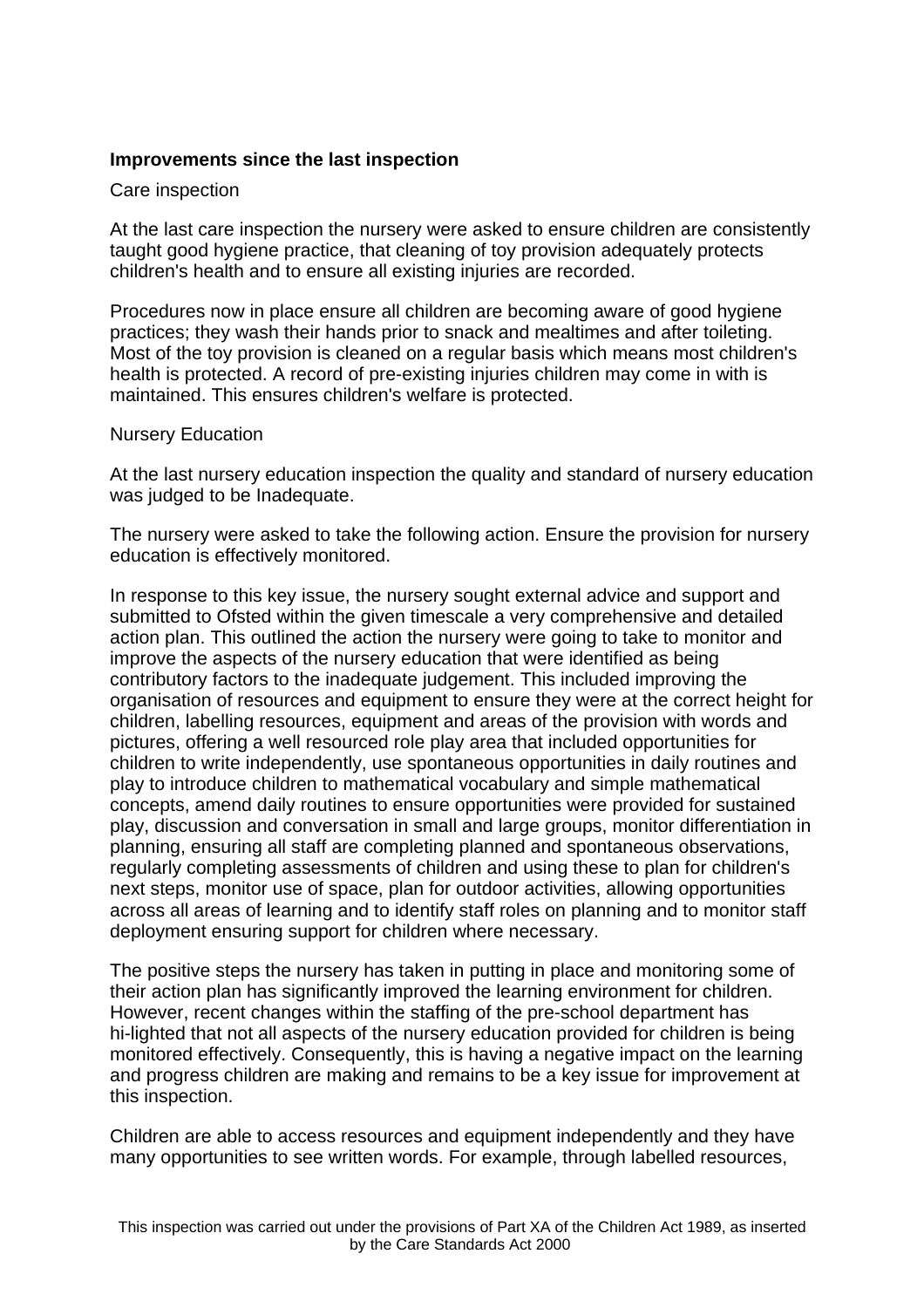equipment and wall displays. A role play area is in situ for children's use at all times with some materials provided so that children can independently write. For example when the role play area is a shop children are encouraged to write their own shopping lists. Space is organised well so that children are provided with opportunities for quiet or energetic play. Children have regular opportunities to play outdoors; activities they partake in cover all areas of their learning.

Children's mathematical development is hindered because staff do not capitalise on the use of daily routines and play to introduce children to simple mathematical concepts. Daily routines are not organised well. Consequently, children have few opportunities to play, discuss and converse in small groups. Staff's lack of confidence and knowledge and understanding of the Foundation stage is having a negative impact on the progress children are making. Written plans are not adequately monitored to ensure the intended learning objectives can actually be achieved through the activities provided. As a result of this, it is not always clear to see the actual learning children have gained or whether they are being appropriately supported to make progress in their next steps of learning through some of the activities they engage in.

## **Complaints since the last inspection**

There have been no complaints made to Ofsted since the last inspection.

The provider is required to keep a record of complaints made by parents, which they can see on request. The complaints record may contain complaints other than those made to Ofsted.

# **THE QUALITY AND STANDARDS OF THE CARE AND NURSERY EDUCATION**

On the basis of the evidence collected on this inspection:

The quality and standards of the care are satisfactory. The registered person meets the National Standards for under 8s day care and childminding.

The quality and standards of the nursery education are inadequate - notice of action to improve.

# **WHAT MUST BE DONE TO SECURE FUTURE IMPROVEMENT?**

#### **The quality and standards of the care**

To improve the quality and standards of care further the registered person should take account of the following recommendation(s):

• ensure good hygiene practices and procedures are put in place for children aged under three so they are fully protected from the spread of germs and infection.